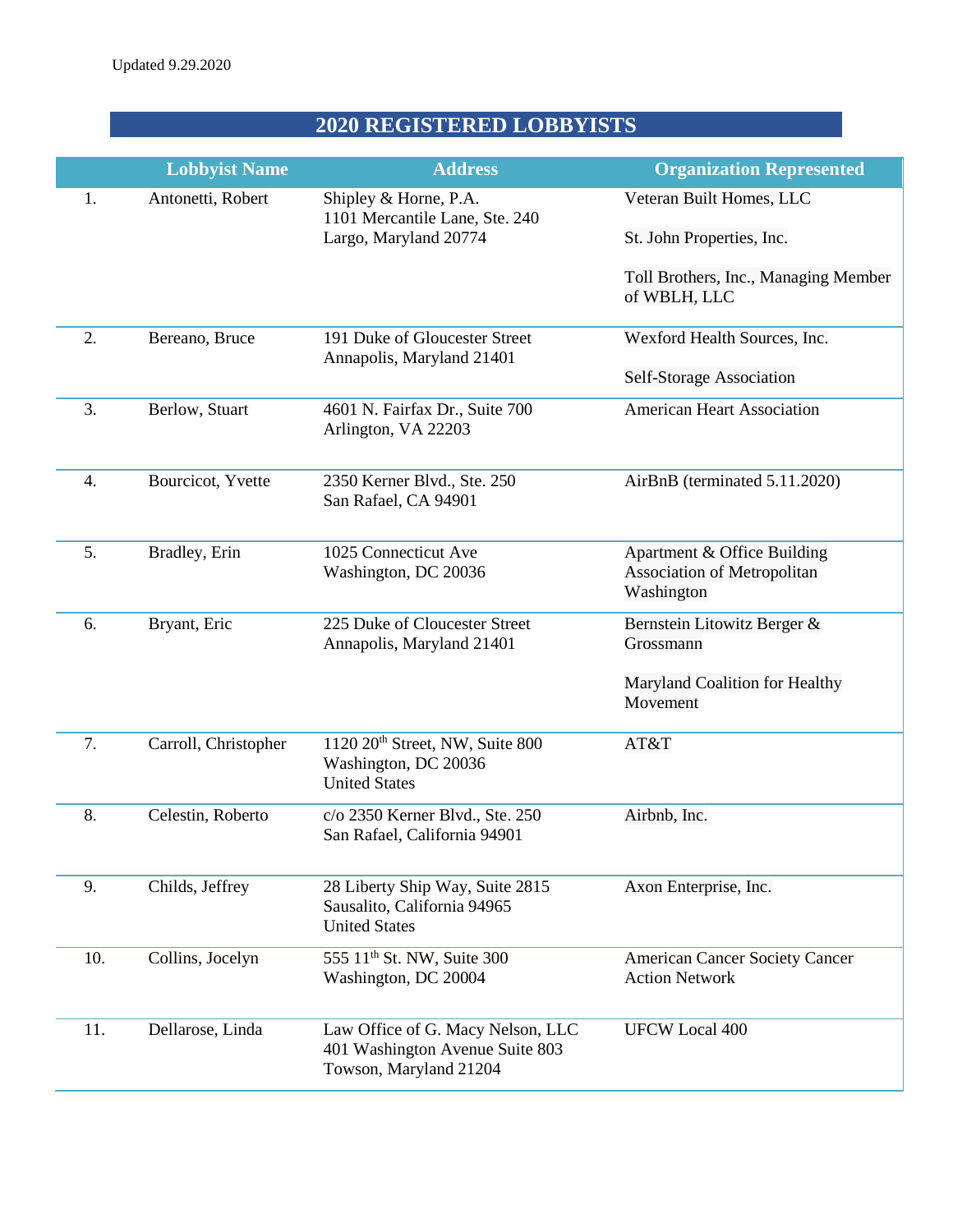|     | <b>Lobbyist Name</b> | <b>Address</b>                                                                   | <b>Organization Represented</b>                               |
|-----|----------------------|----------------------------------------------------------------------------------|---------------------------------------------------------------|
| 12. | Dlhopolsky, Heather  | 7200 Wisconsin Ave, Suite 800<br>Bethesda, Maryland 20814                        | Amazon                                                        |
|     |                      |                                                                                  | Catholic Cemeteries of the<br>Archdiocese of Washington, Inc. |
|     |                      |                                                                                  | Miller Development Co.                                        |
| 13. | Edwards, Lisa        | 4300 Van Buren Street<br>University Park, Maryland 20782<br><b>United States</b> | Fairways Glenn Dale MD LP                                     |
|     |                      |                                                                                  | Westphalia MD LP                                              |
| 14. | Evans, Gerard        | 191 Main Street, Suite 210<br>Annapolis, Maryland 21401                          | OpenGov                                                       |
|     |                      |                                                                                  | Conduent                                                      |
|     |                      |                                                                                  | <b>Tax Management Associates</b>                              |
| 15. | Evans, Hayley        | 191 Main Street, Suite 210<br>Annapolis, MD 21401                                | OpenGov                                                       |
|     |                      |                                                                                  | Conduent                                                      |
| 16. | Feimi, Joana         | MuniCap Inc.<br>8965 Guilford Road Suite 210<br>Columbia, Maryland 21046         | Ascend Apollo, LLC                                            |
|     |                      |                                                                                  | Karington                                                     |
|     |                      |                                                                                  | Konterra                                                      |
|     |                      |                                                                                  | Urban Atlantic                                                |
|     |                      |                                                                                  | Velocity Capital, LLC                                         |
|     |                      |                                                                                  | Walton Development & Management<br>(USA), Inc. (Westphalia)   |
|     |                      |                                                                                  | WF Chesley Real Estate, LLC                                   |
| 17. | Forester, Dyana      | 8400 Corporate Drive, Suite 200<br>Landover, Maryland 20785                      | United Food Workers (terminated<br>6.30.2020                  |
| 18. | Frome, Brad          | PWRJ, LLC<br>125 Cathedral Street<br>Annapolis, Maryland 21401                   | <b>Gilbane Development Company</b>                            |
|     |                      |                                                                                  | Shield Investments, LLC                                       |
|     |                      |                                                                                  | <b>PREIT</b>                                                  |
|     |                      |                                                                                  | Republic Services                                             |
|     |                      |                                                                                  | RPAI US Management, LLC                                       |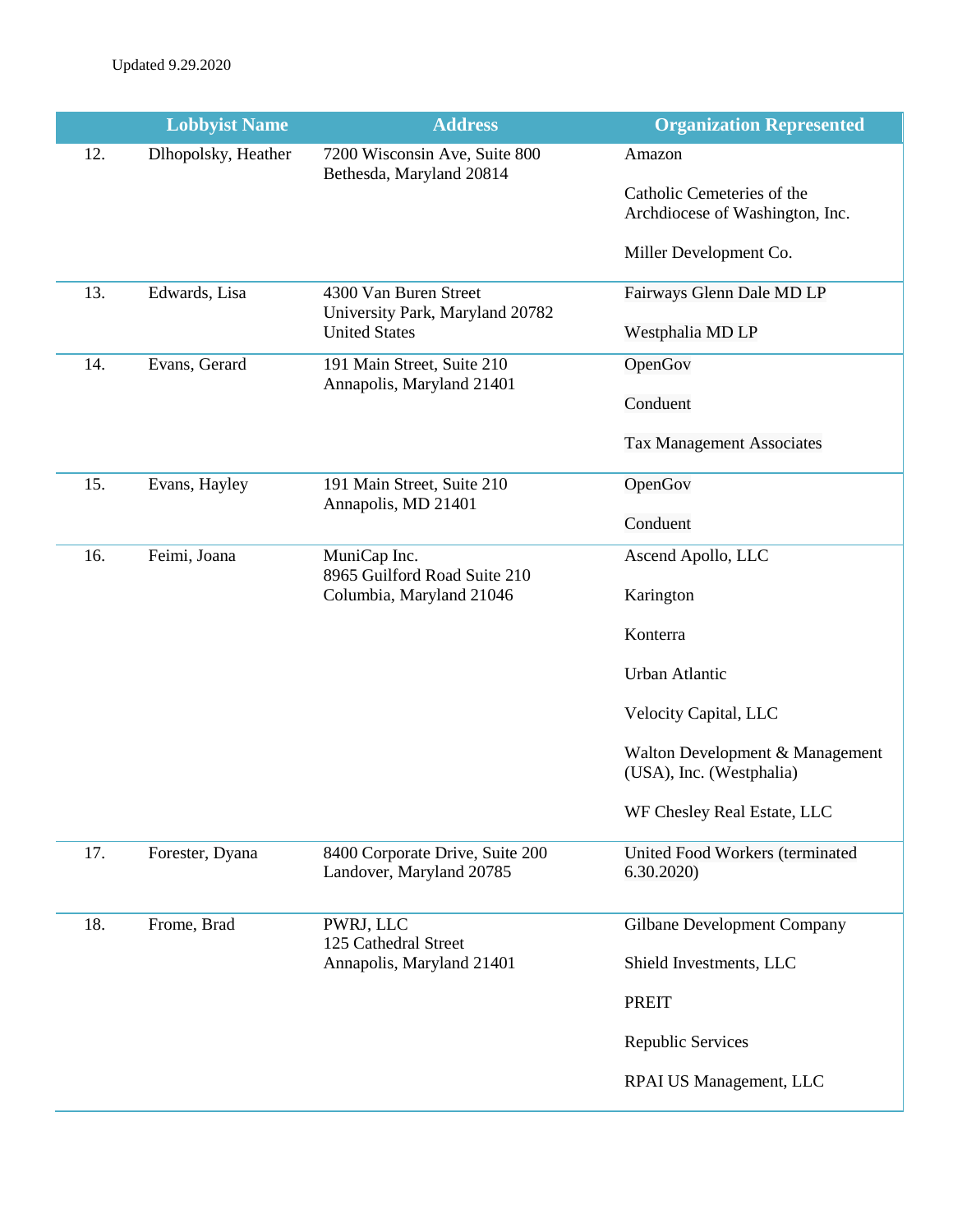|     | <b>Lobbyist Name</b>       | <b>Address</b>                                                                       | <b>Organization Represented</b>                               |
|-----|----------------------------|--------------------------------------------------------------------------------------|---------------------------------------------------------------|
|     |                            |                                                                                      | Zachair Ltd.                                                  |
|     |                            |                                                                                      | Scott's Miracle-Gro Company                                   |
|     |                            |                                                                                      | USA Northeast & Maryland Provinces<br>of the Society of Jesus |
| 19. | Gibbs, Edward              | 1300 Caraway Court, Suite 102<br>Largo, Maryland 20774<br><b>United States</b>       | <b>Bass Properties LLC</b>                                    |
| 20. | Gill, Gregory              | 11100 Brookes Reserve Road<br>Upper Marlboro, Maryland 20772                         | City of Bowie                                                 |
| 21. | Gordon, Matthew            | 7200 Wisconsin Ave, Suite 800<br>Bethesda, Maryland 20814                            | Amazon                                                        |
|     |                            |                                                                                      | Catholic Cemeteries of the<br>Archdiocese of Washington, Inc. |
|     |                            |                                                                                      | Miller Development Co.                                        |
| 22. | Greene, Norman             | 1714 Franklin St. #100-136<br>Oakland, California 94612                              | ColorofChange.org                                             |
| 23. | Haller, Thomas             | 1300 Caraway Court, Suite 102<br>Largo, Maryland 20774                               | Gilbane Development Co.                                       |
|     |                            |                                                                                      | <b>MidAtlantic Builders</b>                                   |
| 24. | Harrington,<br>Christopher | MuniCap Inc.<br>8965 Guilford Road Suite 210<br>Columbia, Maryland 21046             | WF Chesley Real Estate LLC                                    |
| 25. | Hatcher, Chris             | 7600 Wisconsin Ave, Suite 700<br>Bethesda, Maryland 20814                            | Waste Management of Maryland                                  |
| 26. | Hijazi, Abdullah           | Hijazi Law Group, LLC<br>3231 Superior Lane,<br>Suite A-26,<br>Bowie, Maryland 20715 | Sam's Tire                                                    |
| 27. | Jacobson, Jonas            | PWRJ, LLC<br>125 Cathedral Street<br>Annapolis, Maryland 21401                       | Zachair Ltd.                                                  |
| 28. | La Rocca, Michele          | 6801 Kenilworth Avenue, Suite 400<br>Riverdale Park, Maryland 20737                  | Meyers Rodbell & Rosenbaum PA                                 |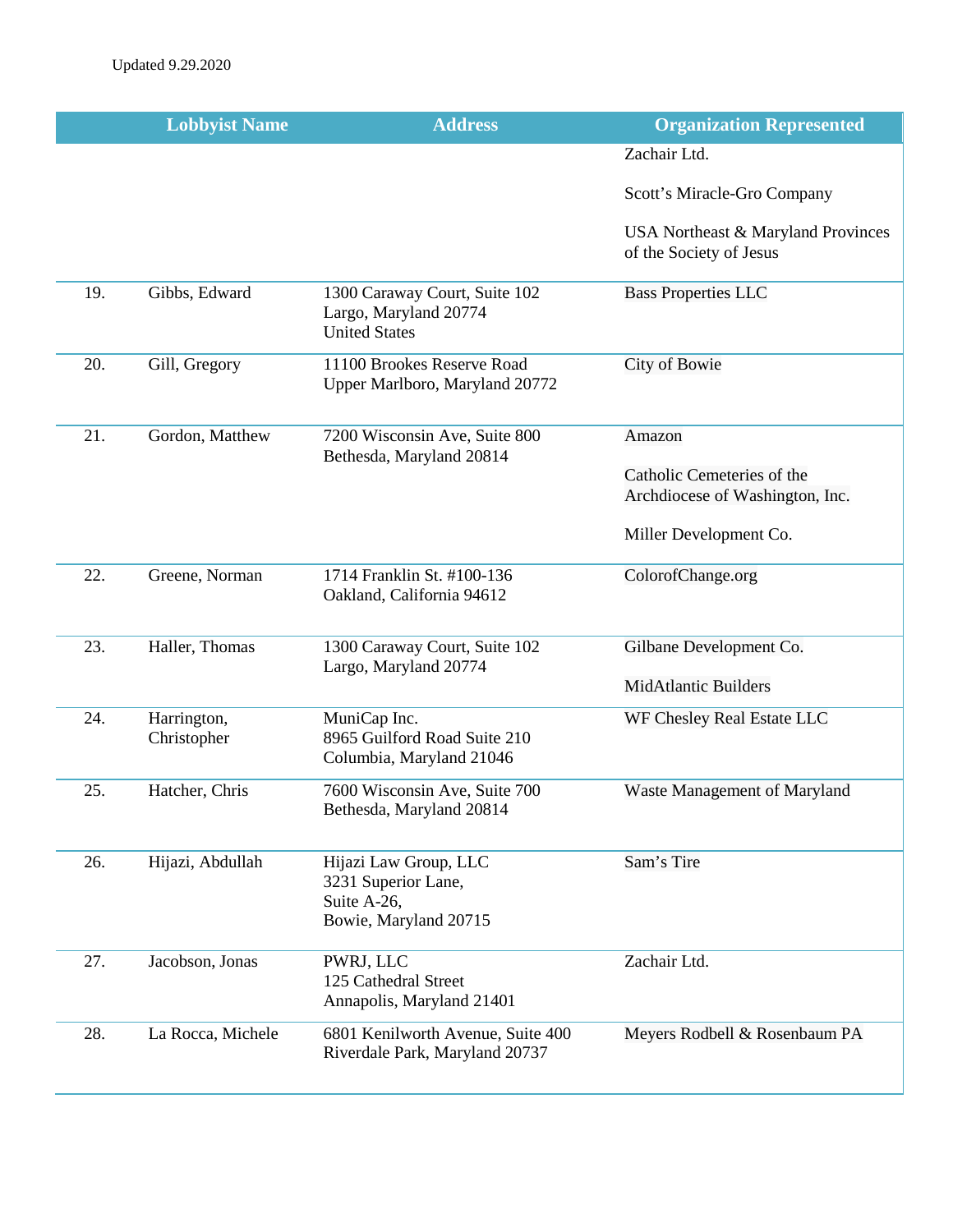|     | <b>Lobbyist Name</b> | <b>Address</b>                                                                              | <b>Organization Represented</b>                             |
|-----|----------------------|---------------------------------------------------------------------------------------------|-------------------------------------------------------------|
| 29. | Levee, Maxwell       | MuniCap Inc.<br>8965 Guilford Road Suite 210<br>Columbia, Maryland 21046                    | Capital Center LLC, RPAI US<br>Management LLC               |
|     |                      |                                                                                             | Karington, LLC                                              |
|     |                      |                                                                                             | Konterra Associates, LLC                                    |
|     |                      |                                                                                             | NVR MS Cavalier Greenbelt, LLC                              |
|     |                      |                                                                                             | <b>Urban Atlantic</b>                                       |
|     |                      |                                                                                             | Velocity Capital, LLC                                       |
|     |                      |                                                                                             | Walton Development & Management<br>(USA), Inc. (Westphalia) |
| 30. | Malone, Sean         | 2423 Maryland Avenue<br>Baltimore, MD 21218                                                 | Cold Press, LLC                                             |
| 31. | McDonough, Caitlin   | Harris Jones & Malone<br>2423 Maryland Avenue                                               | Associated Builders & Contractors of<br>Metro Washington    |
|     |                      | Baltimore, Maryland 21218                                                                   | HopSkipDrive, Inc                                           |
|     |                      |                                                                                             | McDonald's Corporation                                      |
|     |                      |                                                                                             | <b>Verizon Communications</b>                               |
| 32. | Metzler, Emily       | MuniCap Inc.<br>8965 Guilford Road Suite 210                                                | Ascend Apollo, LLC                                          |
|     |                      | Columbia, Maryland 21046                                                                    | Karington, LLC                                              |
|     |                      |                                                                                             | Konterra Associates, LLC                                    |
|     |                      |                                                                                             | Capital Center LLC RPAI Mgmt                                |
|     |                      |                                                                                             | Urban Atlantic                                              |
|     |                      |                                                                                             | Velocity Capital, LLC                                       |
|     |                      |                                                                                             | Walton Development & Management<br>(USA), Inc. (Westphalia) |
|     |                      |                                                                                             | WF Chesley Real Estate, LLC                                 |
| 33. | Mingo, Dwayne        | Prince George's County Association of<br><b>REALTORS</b><br>8300 Corporate Drive, Suite 100 | Prince George's County Association of<br>Realtors           |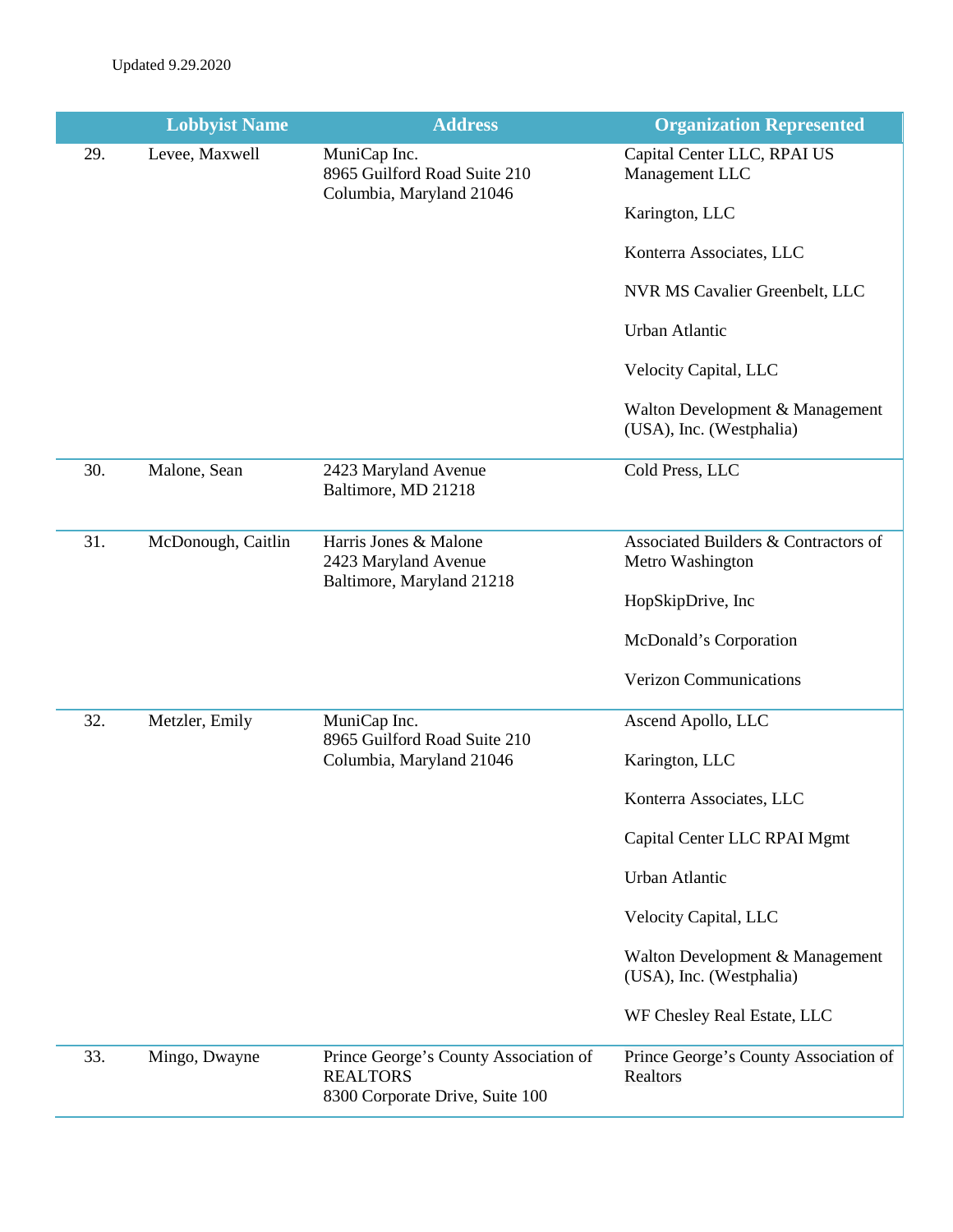|     | <b>Lobbyist Name</b> | <b>Address</b>                                                                            | <b>Organization Represented</b>                     |
|-----|----------------------|-------------------------------------------------------------------------------------------|-----------------------------------------------------|
|     |                      | Landover, Maryland 20785                                                                  |                                                     |
|     |                      |                                                                                           |                                                     |
| 34. | Parker, Midgett      | Linowes and Blocher LLP<br>1 Park Place, Suite 585                                        | Collective Empowerment Group, Inc.                  |
|     |                      | Annapolis, Maryland 21401                                                                 | First Baptist Church of Highland Park               |
|     |                      |                                                                                           | <b>Washington Gas Light Company</b>                 |
|     |                      |                                                                                           | BJs Wholesale Club Inc.                             |
|     |                      |                                                                                           | Apogee Retail, LLC.                                 |
|     |                      |                                                                                           | <b>Greater Morning Star Apostolic</b><br>Ministries |
|     |                      |                                                                                           | Codale Commercial Funding, LLC                      |
|     |                      |                                                                                           | Judah Temple A.M.E. Zion Church                     |
|     |                      |                                                                                           | <b>Equity LifeStyle Properties</b>                  |
|     |                      |                                                                                           | <b>PS Business Parks</b>                            |
| 35. | Pasternak, Jerry     | 701 9th Street, NW<br>Washington, DC 20068                                                | Pepco Holdings, Inc. (terminated<br>3.6.2020        |
| 36. | Percy, Davion        | 54 State Circle                                                                           | Doctor's Community Hospital                         |
|     |                      | Annapolis, Maryland 21401                                                                 | Gimbal, Inc.                                        |
|     |                      |                                                                                           | <b>Leota Professional Resources</b>                 |
|     |                      |                                                                                           | Marlton Golf Course & Country Club,<br>LLC.         |
|     |                      |                                                                                           | Mr. BioClean, Inc.                                  |
|     |                      |                                                                                           | Prince George's County Municipal<br>Association     |
|     |                      |                                                                                           | <b>RMPB</b> Enterprises                             |
| 37. | Perez, Lawrence      | La Perez Consulting, LLC<br>5327 Crittenden Street Suite A<br>Hyattsville, Maryland 20781 | Melwood                                             |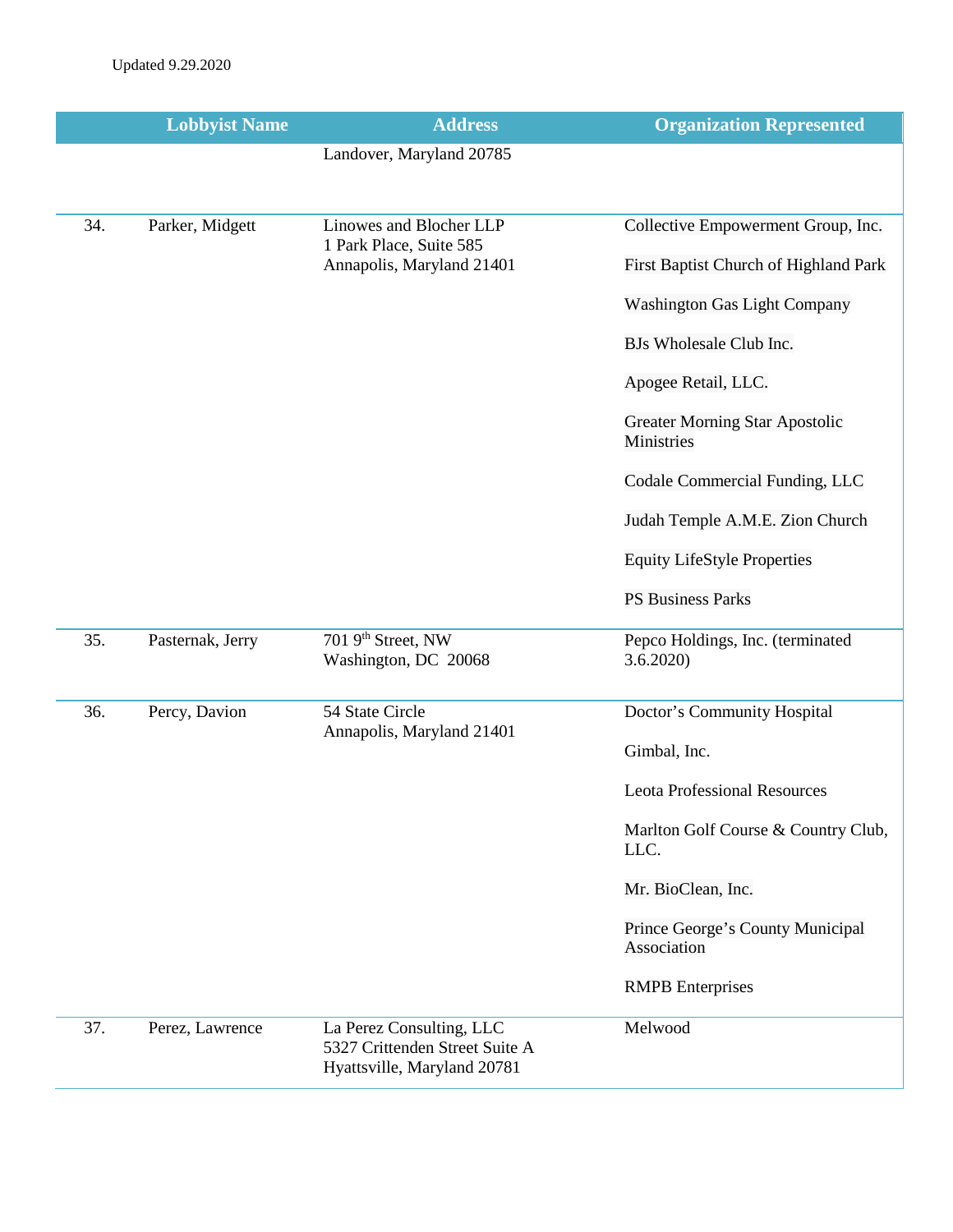|     | <b>Lobbyist Name</b>           | <b>Address</b>                                                                                      | <b>Organization Represented</b>                               |
|-----|--------------------------------|-----------------------------------------------------------------------------------------------------|---------------------------------------------------------------|
| 38. | Perry White Ross &<br>Jacobson | 125 Cathedral Street<br>Annapolis, Maryland 21401                                                   | <b>CCE</b><br>Corizon Health Inc.                             |
|     |                                |                                                                                                     | Corvias                                                       |
|     |                                |                                                                                                     | <b>Darden Restaurants</b>                                     |
|     |                                |                                                                                                     | <b>Gilbane Development Company</b>                            |
|     |                                |                                                                                                     | Global Tel Link                                               |
|     |                                |                                                                                                     | iHeart Radio/Clear Channel                                    |
|     |                                |                                                                                                     | Republic Services                                             |
|     |                                |                                                                                                     | RPAI US Management, LLC                                       |
|     |                                |                                                                                                     | <b>PREIT</b>                                                  |
|     |                                |                                                                                                     | <b>Scotts Miracle Gro Co</b>                                  |
|     |                                |                                                                                                     | Shield Investments, LLC                                       |
|     |                                |                                                                                                     | The Washington Redskins                                       |
|     |                                |                                                                                                     | <b>Urban Investment Partners</b>                              |
|     |                                |                                                                                                     | USA Northeast & Maryland Provinces<br>of the Society of Jesus |
|     |                                |                                                                                                     | <b>Washington Gas</b>                                         |
|     |                                |                                                                                                     | Zachair Ltd                                                   |
| 39. | Price, Sarah                   | 171 Conduit St<br>Annapolis, Maryland 21401<br><b>United States</b>                                 | <b>Maryland Retailers Association</b>                         |
| 40. | Proctor III, Gregory           | G.S. Proctor & Associates, Inc.<br>14408 Old Mill Road, Suite 201<br>Upper Marlboro, Maryland 20772 | AAA Mid-Atlantic, Inc.                                        |
|     |                                |                                                                                                     | <b>Exelon Corporation</b>                                     |
|     |                                |                                                                                                     | Insurance Auto Actions, Inc                                   |
|     |                                |                                                                                                     | MedStar Southern Maryland Hospital<br>Center                  |
|     |                                |                                                                                                     | Prince George's County School Board                           |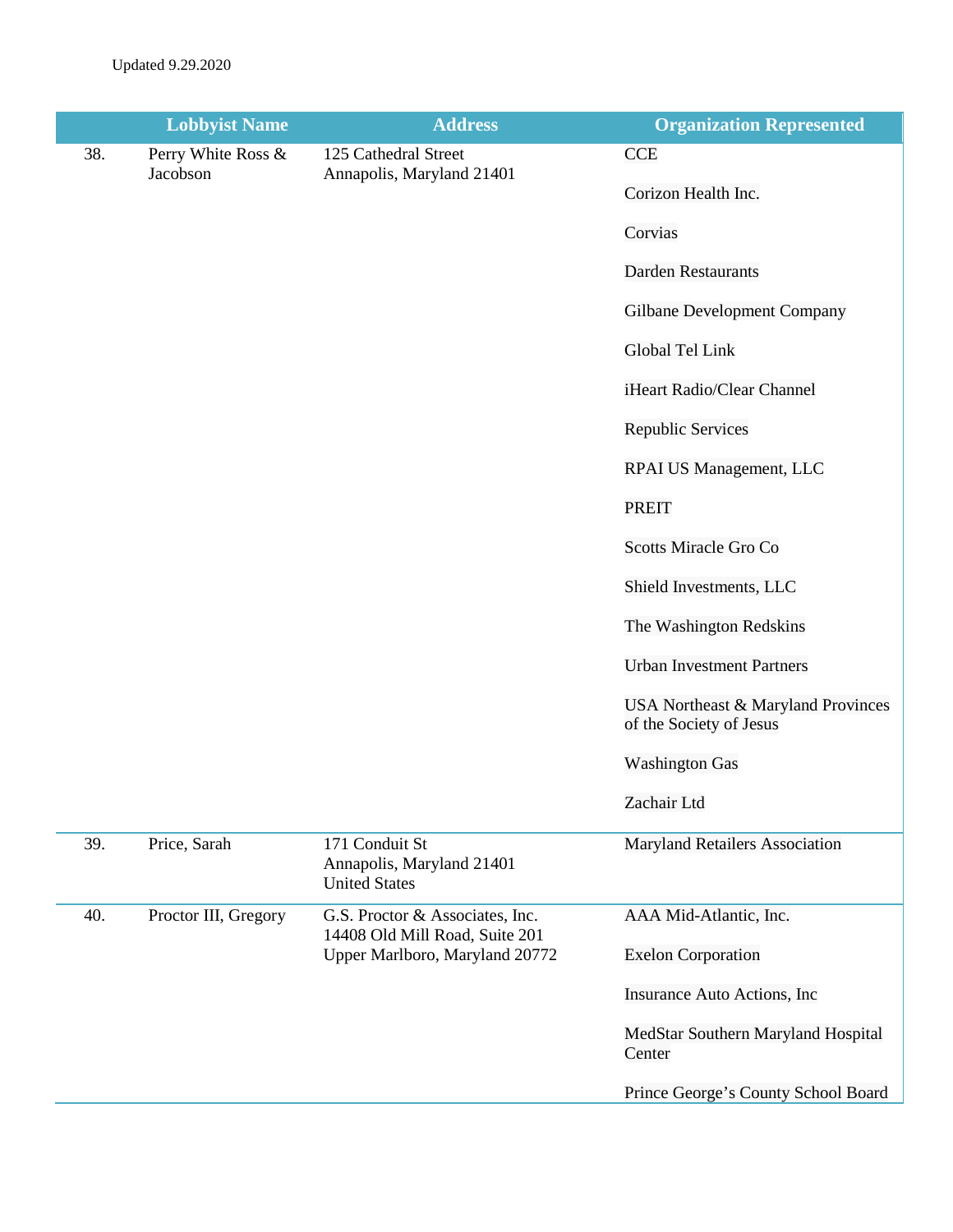|     | <b>Lobbyist Name</b> | <b>Address</b>                                                                                      | <b>Organization Represented</b>                                  |
|-----|----------------------|-----------------------------------------------------------------------------------------------------|------------------------------------------------------------------|
|     |                      |                                                                                                     | <b>Royal Farms</b>                                               |
|     |                      |                                                                                                     | The Standard at College Park, LLC                                |
|     |                      |                                                                                                     | <b>Timothy Branch Inc</b>                                        |
|     |                      |                                                                                                     | United Healthcare Services, Inc.                                 |
|     |                      |                                                                                                     | Washington Gas & Light Company                                   |
|     |                      |                                                                                                     | Walton International Group (USA),<br>Inc. & Walton Maryland, LLC |
|     |                      |                                                                                                     | Velocity Capital, LLC                                            |
|     |                      |                                                                                                     | Pepco Holdings - Maryland Region                                 |
|     |                      |                                                                                                     | Deputy Sheriff's Association of Prince<br>George's County        |
| 41. | Proctor, Gregory     | G.S. Proctor & Associates, Inc.<br>14408 Old Mill Road, Suite 201<br>Upper Marlboro, Maryland 20772 | AAA Mid-Atlantic, Inc.                                           |
|     |                      |                                                                                                     | <b>Adventist HealthCare</b>                                      |
|     |                      |                                                                                                     | Alice Ferguson Foundation                                        |
|     |                      |                                                                                                     | Black-Eyed Susan Partners, LLC                                   |
|     |                      |                                                                                                     | Brandywine Investmant Properties,<br><b>LLC</b>                  |
|     |                      |                                                                                                     | <b>Clark Construction Group LLC</b>                              |
|     |                      |                                                                                                     | Deputy Sheriff's Association of Prince<br>George's County        |
|     |                      |                                                                                                     | Dutchship LLC                                                    |
|     |                      |                                                                                                     | <b>Exelon Corporation</b>                                        |
|     |                      |                                                                                                     | GB Mall Limited Partnership c/o<br><b>Quantum Companies</b>      |
|     |                      |                                                                                                     | Generational Properties, LLC<br>Insurance Auto Actions, Inc      |
|     |                      |                                                                                                     | MedStar Southern Maryland Hospital<br>Center                     |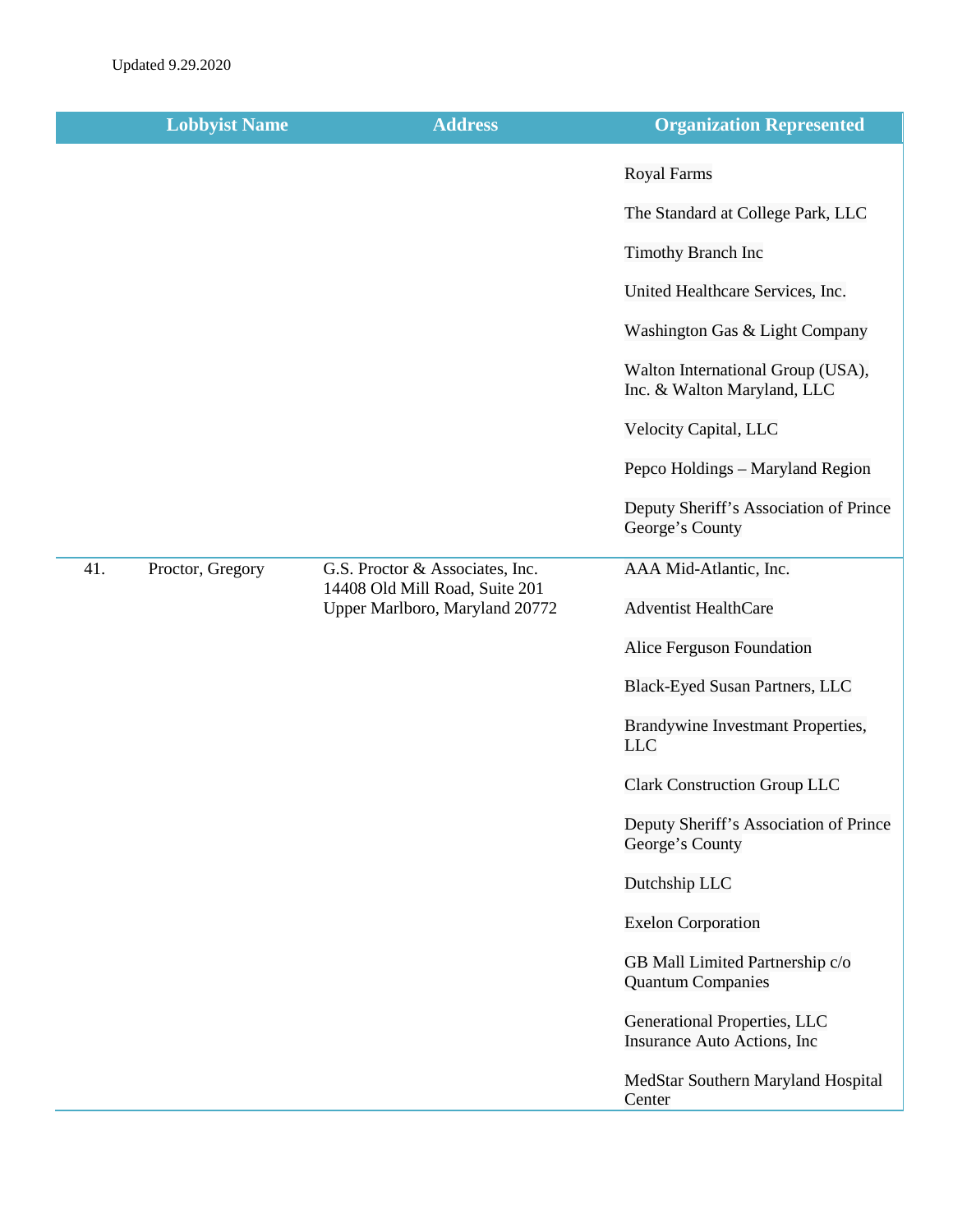|     | <b>Lobbyist Name</b> | <b>Address</b>                                       | <b>Organization Represented</b>                                  |
|-----|----------------------|------------------------------------------------------|------------------------------------------------------------------|
|     |                      |                                                      | Palisades Development LLC                                        |
|     |                      |                                                      | Panda Power Funds                                                |
|     |                      |                                                      | Pepco Holdings - Maryland Region                                 |
|     |                      |                                                      | Prince George's County School Board                              |
|     |                      |                                                      | <b>Royal Farms</b>                                               |
|     |                      |                                                      | <b>Ritchie Land Reclamation</b>                                  |
|     |                      |                                                      | <b>Ryman Hospitality Properties</b>                              |
|     |                      |                                                      | SHF Project Owner, LLC                                           |
|     |                      |                                                      | The Gelman Companies                                             |
|     |                      |                                                      | The Standard at College Park, LLC                                |
|     |                      |                                                      | The Wills Group Inc                                              |
|     |                      |                                                      | <b>Timothy Branch Inc</b>                                        |
|     |                      |                                                      | TIS Foundation/Motir Foundation                                  |
|     |                      |                                                      | Transdev                                                         |
|     |                      |                                                      | TSC/Flowers Road, LLC                                            |
|     |                      |                                                      | United Healthcare Services, Inc.                                 |
|     |                      |                                                      | Velocity Capital, LLC                                            |
|     |                      |                                                      | Walton International Group (USA),<br>Inc. & Walton Maryland, LLC |
|     |                      |                                                      | Washington Gas & Light Company                                   |
| 42. | Ramirez, Victor      | 5309 Baltimore Avenue<br>Hyattsville, Maryland 20781 | Woodmore Overlook Commercial,<br><b>LLC</b>                      |
| 43. | Rice, Keenan         | MuniCap Inc.<br>8965 Guilford Road Suite 210         | Ascend Apollo, LLC                                               |
|     |                      | Columbia, Maryland 21046                             | Karington, LLC                                                   |
|     |                      |                                                      | Konterra Associates, LLC                                         |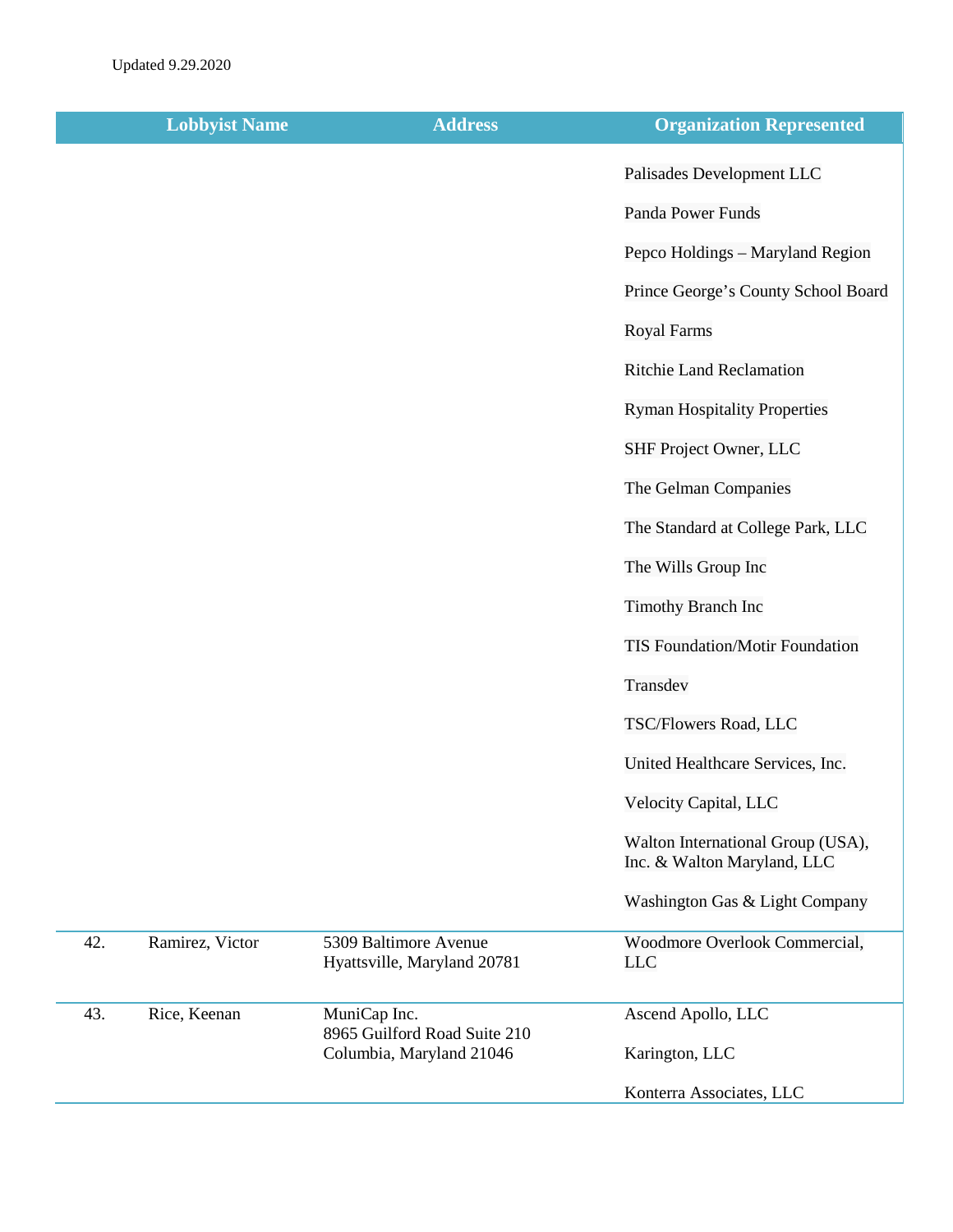|     | <b>Lobbyist Name</b> | <b>Address</b>                                                  | <b>Organization Represented</b>                             |
|-----|----------------------|-----------------------------------------------------------------|-------------------------------------------------------------|
|     |                      |                                                                 | Capital Center LLC RPAI Mgmt                                |
|     |                      |                                                                 | Urban Atlantic                                              |
|     |                      |                                                                 | Velocity Capital, LLC                                       |
|     |                      |                                                                 | Walton Development & Management<br>(USA), Inc. (Westphalia) |
|     |                      |                                                                 | WF Chesley Real Estate LLC                                  |
|     |                      |                                                                 | <b>NVR MS Cavalier Greenbelt</b>                            |
| 44. | Rodgers, Beatrice    | 10001 Derekwood Lane, Suite 110<br>Lanham, Maryland 20706       | <b>Resource Connections</b>                                 |
| 45. | Ross, Justin         | Perry White Ross & Jacobson                                     | <b>ATT</b>                                                  |
|     |                      | 125 Cathedral Street<br>Annapolis, Maryland 21401               | <b>CCE</b>                                                  |
|     |                      |                                                                 | Corizon Health Inc.                                         |
|     |                      |                                                                 | Corvias                                                     |
|     |                      |                                                                 | <b>Darden Restaurants</b>                                   |
|     |                      |                                                                 | Gilbane Development Company                                 |
|     |                      |                                                                 | Global Tel Link                                             |
|     |                      |                                                                 | iHeart Radio/Clear Channel                                  |
|     |                      |                                                                 | RPAI US Management, LLC                                     |
|     |                      |                                                                 | The Washington Redskins                                     |
|     |                      |                                                                 | <b>Urban Investment Partners</b>                            |
|     |                      |                                                                 | <b>Washington Gas</b>                                       |
| 46. | Rothrock, Richard    | 10980 Grantchester Way, 4th Floor<br>Columbia, Maryland 21044   | Crown Castle                                                |
| 47. | Rotman, Nathan       | c/o 2350 Kerner Blvd., Ste. 250<br>San Rafael, California 94901 | Airbnb, Inc.                                                |